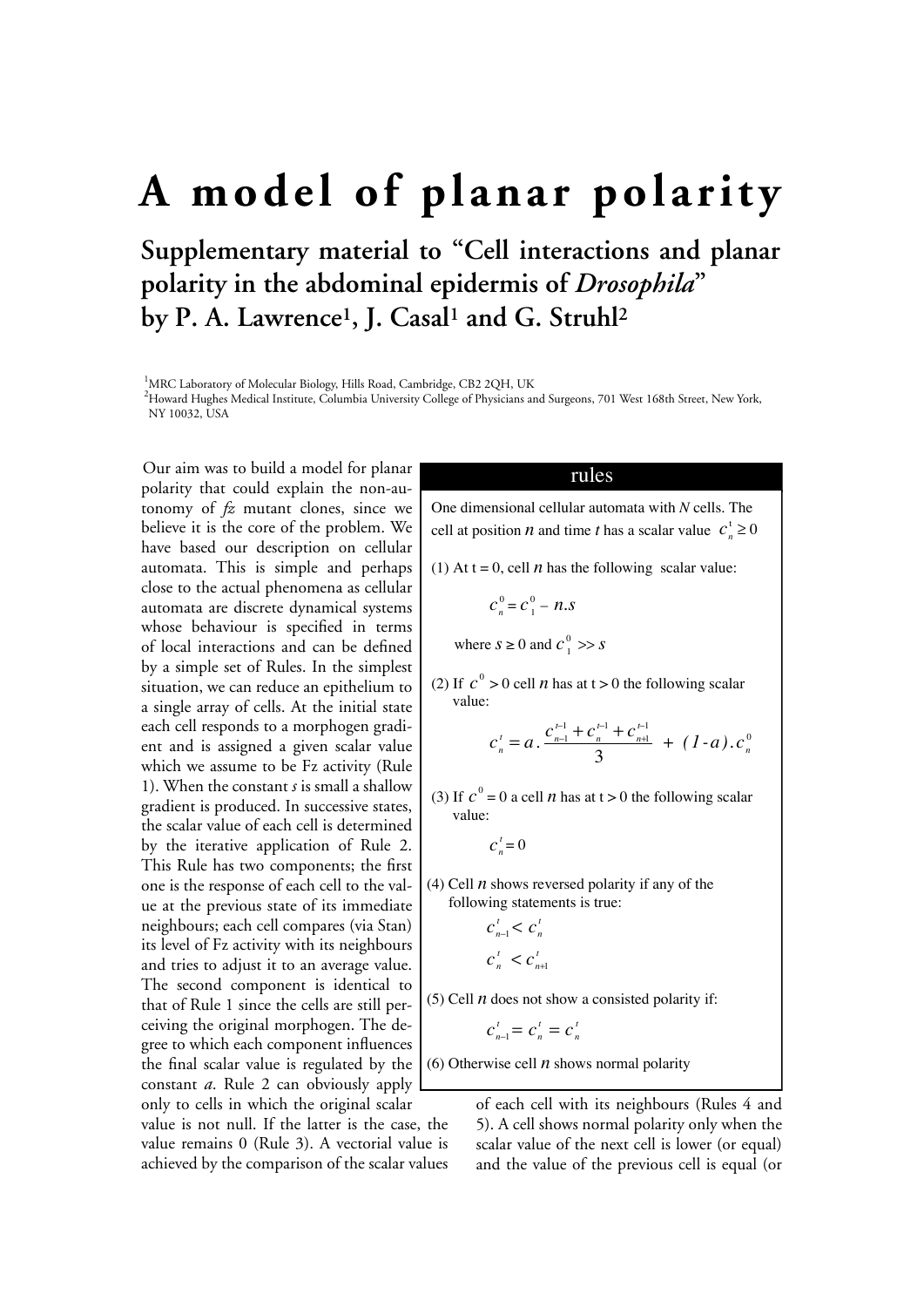

**Figure 1.** Comparison of the effect of different values of a on the polarity of a automaton containing a  *mutant clone in a wild-type* background. Cells with normal and reversed polarity are shown in black and red respectively.



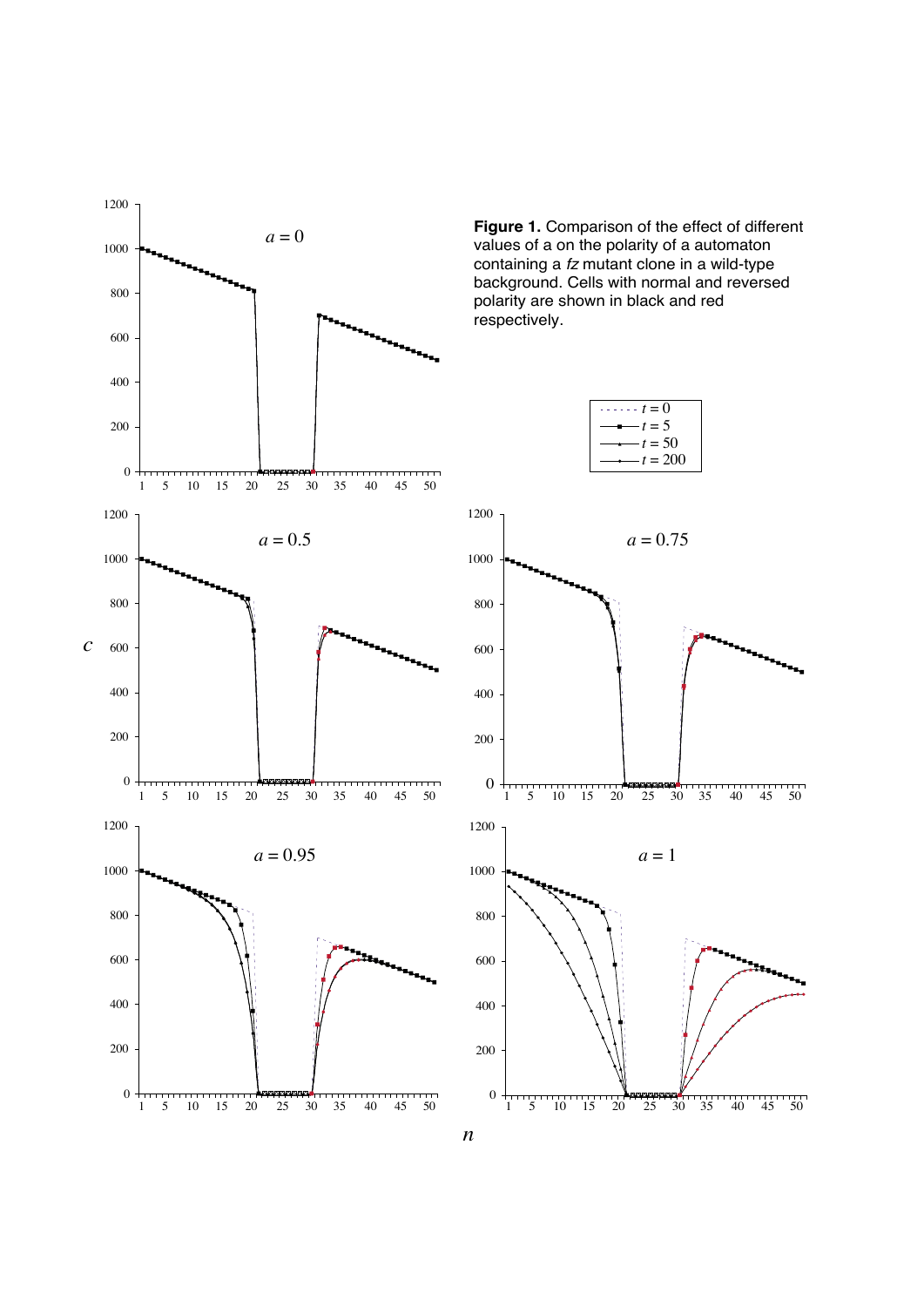higher). If a cell has a lower scalar value than the next one, or has a higher scalar value than the previous cell, it shows reversed polarity.

## **Implications**

We constructed an automaton of 50 cells in which the first cell had a value of 1000 at *t*=0 and we used *s* value of 10. This automaton behaves in a stable manner. It does not matter how many iterations of Rule 2 we apply or the value of *a* that we use, its cells have always the same value as in the original state (see Problems below), and therefore all the cells show the same normal polarity. The situation is different if some of the cells have a null scalar value (i.e. a *fz* mutant clone). We constructed an automaton similar to the previous one but with a clone of 10 cells (numbers 21 to 30), having a null initial scalar value. The behaviour of such an automaton varies enormously depending on the value of *a* (Figure1).

If the value of *a* is 0, the cells, after any number of iterations, have the same scalar value as in their initial state, but now one mutant cell (number 30) shows a reversed polarity since its value is lower than the adjacent wild-type cell (number 31), although the other neighbour is also mutant, i.e. it has also a null value (Rule 4). 2000

If the value of  $a$  is 1, the sca-  $c$ lar value of the wild-type cells is decreased. Starting with the cells closest to the mutant cells, the value of the cells tends to 0 when the number of iterations is increased (see Problems). This tendency is slowed down if the value of *a* is less than 1. We have compared the effect of using an *a* value of 0.95 versus 0.75. After five iterations there is virtually no difference. In both cases four wild-type cells, plus the mutant cell adjacent to them, show reversed polarity. However, after two hundred iterations the au-

tomaton with an *a* value of 0.95 has increased the number of wild-type cells with reversed polarity, whereas the automaton with an *a* value of 0.75 has still the same number, four, of reversed cells. In other words, the range of repolarization has reached an equilibrium between two opposing forces: on one hand, a cell tries to decrease its scalar value if it detects a neighbour with a lower value than itself, while on the other hand it is trying to keep a higher scalar value in responding to the information that it is receiving from the morphogen. The extent of reversed polarity is smaller if the value of *a* is reduced to 0.5. Three cells show reversed polarity after five iterations and only after fifty iterations of Rule 2 is the extent increased to four cells.

The position of reversed polarity, although not its extent, is changed if, instead of a mutant clone, we make a clone of cells that have, at the initial situation, a higher than normal scalar value (e.g. a clone over-expressing Fz. Figure 2). If we add 1,000 additional units to cells 21 to 30 an automaton as depicted in Figure 2 is obtained. After 200 iterations



**Figure 2.** Effect of a Fz overexpressing clone on the polarity of a wild-type automaton. Cells with normal and reversed polarity are shown in black and red respectively.